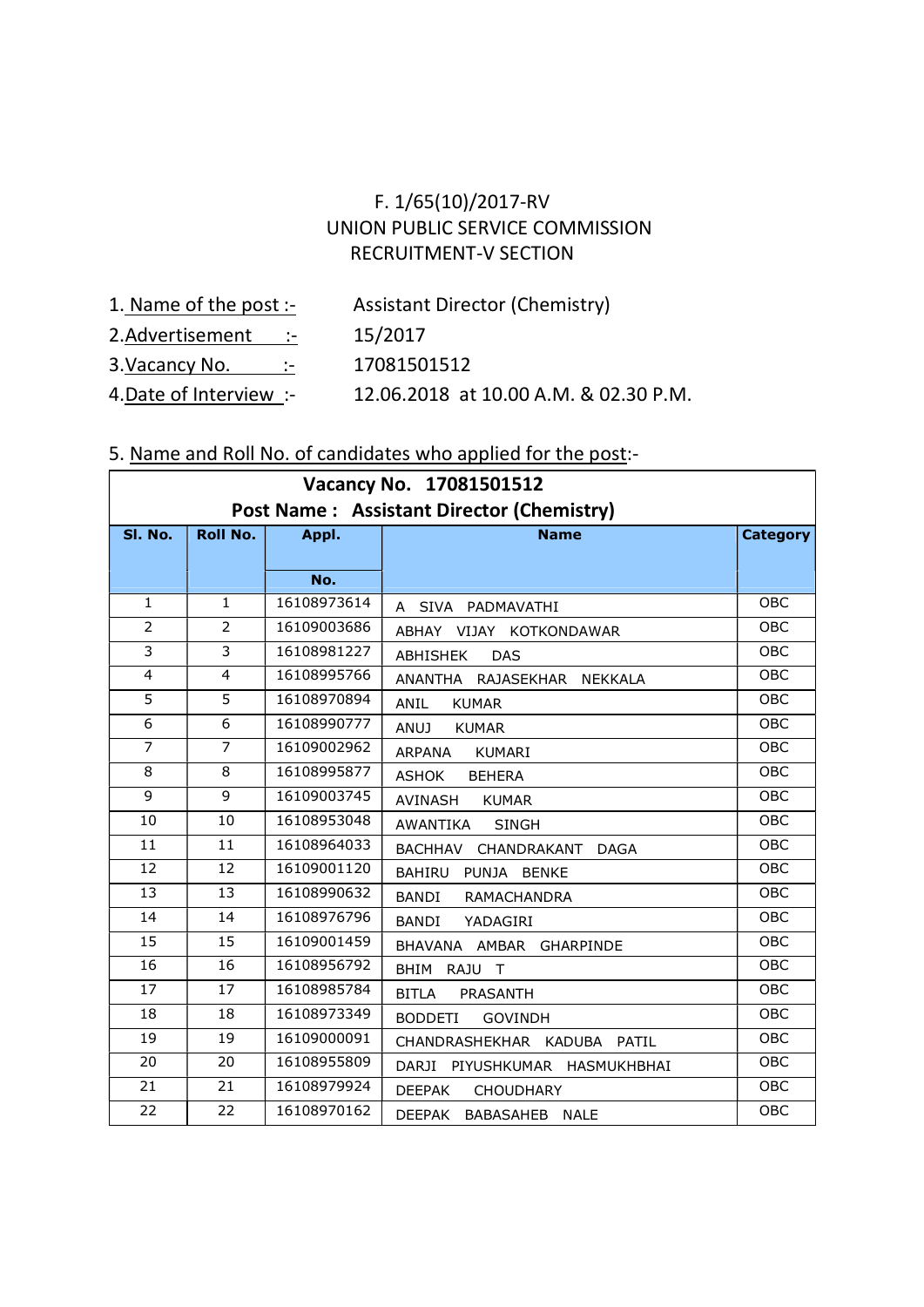| 23              | 23 | 16109004049 | DEEPAK KUMAR GUPTA                        | OBC        |  |  |
|-----------------|----|-------------|-------------------------------------------|------------|--|--|
| 24              | 24 | 16108990388 | DEEPAK KUMAR YADAV                        | <b>OBC</b> |  |  |
| 25              | 25 | 16108969182 | <b>DHARMENDRA</b><br><b>KUMAR</b>         | OBC        |  |  |
| 26              | 26 | 16108995902 | DIGAMBAR<br>RAMCHANDRA KUMBHAR            | OBC        |  |  |
| 27              | 27 | 16109000223 | DINKAR KISAN CHOUDHARI                    | OBC        |  |  |
| 28              | 28 | 16108963773 | DUBIREDDI<br><b>BHARATHI</b>              | OBC        |  |  |
| 29              | 29 | 16108999952 | FALGUNI<br><b>CHANDRA</b>                 | OBC        |  |  |
| 30              | 30 | 16108997574 | GANDHAM<br>SANKARARAO                     | OBC        |  |  |
| 31              | 31 | 16108955545 | <b>GIRIRAJ</b><br><b>TAILOR</b>           | OBC        |  |  |
| 32              | 32 | 16108958164 | GOPALKRUSHNA TULSHIDAS WAGHULE            | OBC        |  |  |
| 33              | 33 | 16108968849 | GUNDEBOINA NARASIMHA                      | OBC        |  |  |
| 34              | 34 | 16108995237 | K<br>CHIRANJEEVI                          | OBC        |  |  |
| 35              | 35 | 16109001018 | <b>KALYANASHIS</b><br><b>MANDAL</b>       | OBC        |  |  |
| 36              | 36 | 16108990959 | KAMLESH SINGH KUSHWAHA                    | OBC        |  |  |
| $\overline{37}$ | 37 | 16108968457 | KISHORE KUMAR SRIRAM                      | OBC        |  |  |
| 38              | 38 | 16109002630 | <b>KUMAR</b><br><b>ROBINS</b>             | OBC        |  |  |
| 39              | 39 | 16108962152 | KUMARAVEL<br>A                            | OBC        |  |  |
| 40              | 40 | 16108999810 | LAKSHETTI<br><b>SRIDHAR</b>               | OBC        |  |  |
| 41              | 41 | 16108994251 | MAHESH KUMAR SAINI                        | OBC        |  |  |
| 42              | 42 | 16108967307 | MAHESWARUDU BENAKABOYINA                  | OBC        |  |  |
| 43              | 43 | 16108983802 | <b>MANOHAR</b><br><b>MAHATO</b>           | OBC        |  |  |
| 44              | 44 | 16108980236 | MARJAS RAJA R                             | OBC        |  |  |
| 45              | 45 | 16108985490 | MOHITPASHA SHABBIR SHAIKH                 | OBC        |  |  |
| 46              | 46 | 16108982525 | MUNENDRA<br>YADAV                         | OBC        |  |  |
| 47              | 47 | 16108984615 | <b>MUNTJEER</b><br><b>ALI</b>             | OBC        |  |  |
| 48              | 48 | 16108966834 | NIRMAL KUMAR KATIYAR                      | OBC        |  |  |
| 49              | 49 | 16108975873 | <b>NISHANT</b><br><b>VERMA</b>            | OBC        |  |  |
| 50              | 50 | 16109000230 | NITIN KUMAR JAISWAL                       | OBC        |  |  |
| 51              | 51 | 16108970596 | PARDEEP<br><b>SINGH</b>                   | OBC        |  |  |
| 52              | 52 | 16108994193 | PAVAN<br>KUMAR GULLANKI                   | OBC        |  |  |
| 53              | 53 | 16108983727 | PRABAKARA<br>KRISHNAN                     | OBC        |  |  |
| 54              | 54 | 16108994842 | PRASOON<br>KUMAR<br>KAUSHIK               | OBC        |  |  |
| 55              | 55 | 16108996493 | PRATHEESHKUMAR<br>N                       | OBC        |  |  |
| 56              | 56 | 16108986808 | <b>PRAVEEN</b><br>D                       | OBC        |  |  |
| 57              | 57 | 16108967613 | PREETI<br>YADAV                           | OBC        |  |  |
| 58              | 58 | 16108960671 | PREM<br><b>KISHOR</b>                     | OBC        |  |  |
| 59              | 59 | 16108968690 | RADHAKRISHNA<br><b>GATTU</b>              |            |  |  |
| 60              | 60 | 16108993381 | OBC<br>RAHUL<br>MONDAL                    |            |  |  |
| 61              | 61 | 16108998459 | <b>OBC</b><br>RAJASHEKHAR<br><b>BALLA</b> |            |  |  |
| 62              | 62 | 16108978165 | RAMAKRISHNA<br>SUKAMANCHI                 | OBC        |  |  |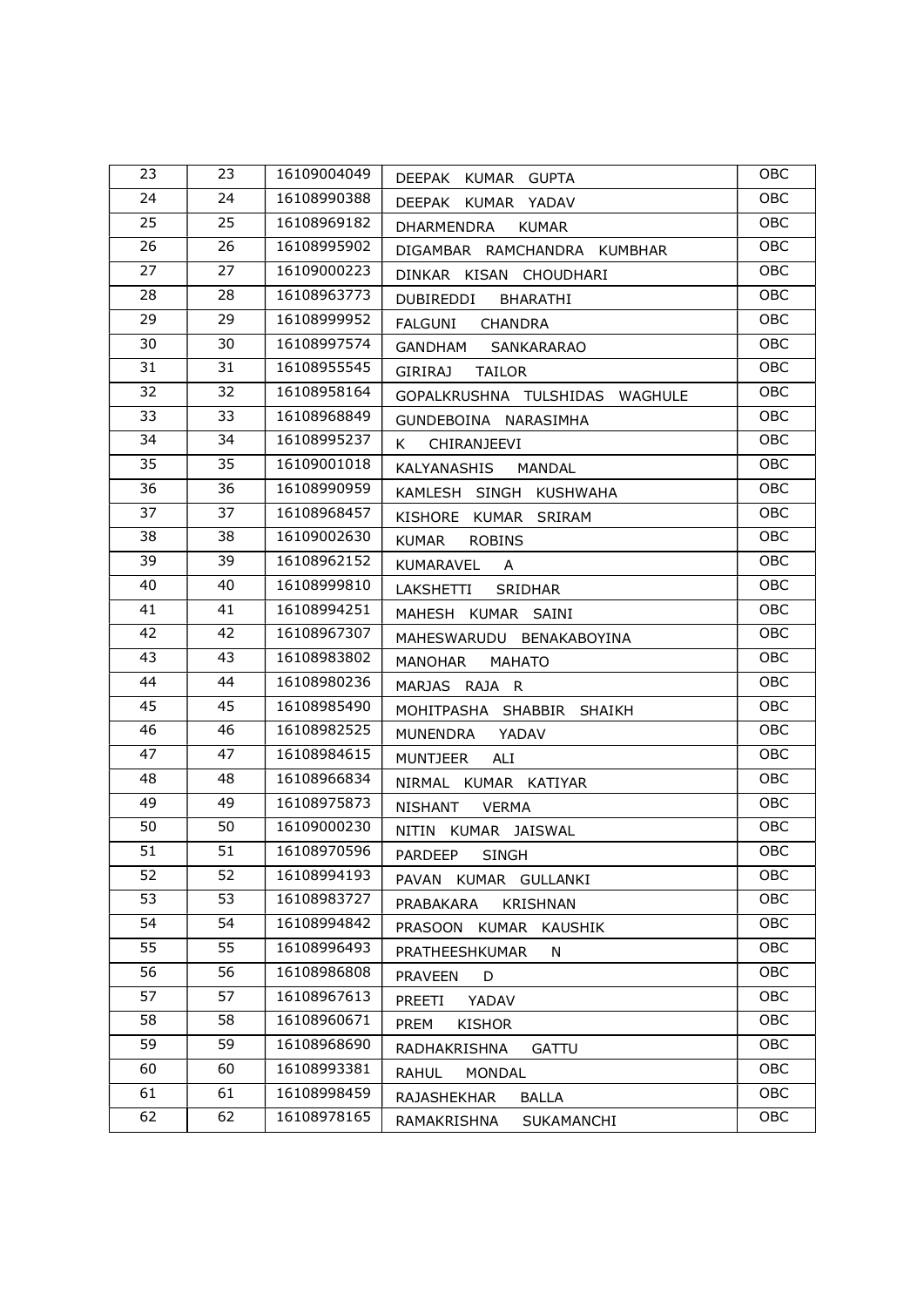| 63 | 63 | 16108954433 | <b>KUMAR</b><br><b>RAMAN</b>          | OBC        |  |  |
|----|----|-------------|---------------------------------------|------------|--|--|
| 64 | 64 | 16108966734 | RAMU<br>TADIKONDA                     | OBC        |  |  |
| 65 | 65 | 16108984670 | RAMUDU<br>P                           | OBC        |  |  |
| 66 | 66 | 16108981519 | <b>GAUR</b><br>RASHMI                 | OBC        |  |  |
| 67 | 67 | 16108987417 | <b>RAUNAQ</b>                         | OBC        |  |  |
| 68 | 68 | 16108959967 | <b>RAVI</b>                           | OBC        |  |  |
| 69 | 69 | 16108989537 | RAVI<br>KUMAR GANTA                   | OBC        |  |  |
| 70 | 70 | 16108994482 | RAVI<br>PRAKASH JAISWAL               | OBC        |  |  |
| 71 | 71 | 16108970374 | <b>REENA</b><br><b>CHAUHAN</b>        | OBC        |  |  |
| 72 | 72 | 16108992868 | <b>RETHU</b><br>T.                    | OBC        |  |  |
| 73 | 73 | 16108984505 | RIZWAN SHABBIR SHEIKH                 | OBC        |  |  |
| 74 | 74 | 16108978974 | ROHIT KUMAR RAI                       | OBC        |  |  |
| 75 | 75 | 16108962358 | SAI SACHIN L                          | OBC        |  |  |
| 76 | 76 | 16108964061 | SAIDULU<br><b>GANJI</b>               | OBC        |  |  |
| 77 | 77 | 16108980594 | SAMBASIVARAO<br>PILLALAMARRI          | OBC        |  |  |
| 78 | 78 | 16108971187 | <b>GUPTA</b><br>SANGEETA              | OBC        |  |  |
| 79 | 79 | 16108964662 | SATHISHKANNAN<br>G                    | OBC        |  |  |
| 80 | 80 | 16108964633 | <b>SAYAN</b><br><b>GHOSH</b>          | OBC        |  |  |
| 81 | 81 | 16108991480 | SELVAKUMAR                            | OBC        |  |  |
| 82 | 82 | 16108962929 | SHAIK TAJ                             | OBC        |  |  |
| 83 | 83 | 16108954382 | <b>SHILPI</b><br>PAL                  | OBC        |  |  |
| 84 | 84 | 16108962586 | SHIVANI<br><b>VERMA</b>               | OBC        |  |  |
| 85 | 85 | 16108999066 | <b>SINOSH</b><br><b>PK</b>            | OBC        |  |  |
| 86 | 86 | 16108995632 | SITA RAM KUMAWAT                      | OBC        |  |  |
| 87 | 87 | 16108963373 | SMILY                                 | OBC        |  |  |
| 88 | 88 | 16108977214 | <b>KUMAR</b><br>SUBHASH               | OBC        |  |  |
| 89 | 89 | 16108976786 | <b>SUKHDEV</b><br>PRAJAPATI           | OBC        |  |  |
| 90 | 90 | 16108955686 | SUMAN KALYAN DAS                      | OBC        |  |  |
| 91 | 91 | 16108952828 | SUNITKUMAR<br><b>SINGH</b>            | OBC        |  |  |
| 92 | 92 | 16108962299 | <b>TASNEEM</b><br><b>KAUSAR</b>       | OBC        |  |  |
| 93 | 93 | 16108959676 | UDIT<br>SONI                          | OBC        |  |  |
| 94 | 94 | 16108992935 | UMA<br>KANT PRAJAPATI                 | OBC<br>OBC |  |  |
| 95 | 95 | 16108967329 | <b>UMACHANDRIKA</b><br>R              |            |  |  |
| 96 | 96 | 16108961179 | OBC<br><b>UPPARI</b><br>VENKATARAMUDU |            |  |  |
| 97 | 97 | 16108983848 | OBC<br>YASEEN<br>ANSARI               |            |  |  |
| 98 | 98 | 16108992629 | OBC<br>YOGITA<br>KASHINATH ABHALE     |            |  |  |
| 99 | 99 | 16108956300 | <b>YUVRAJ</b><br>ANANDA PATIL         | OBC        |  |  |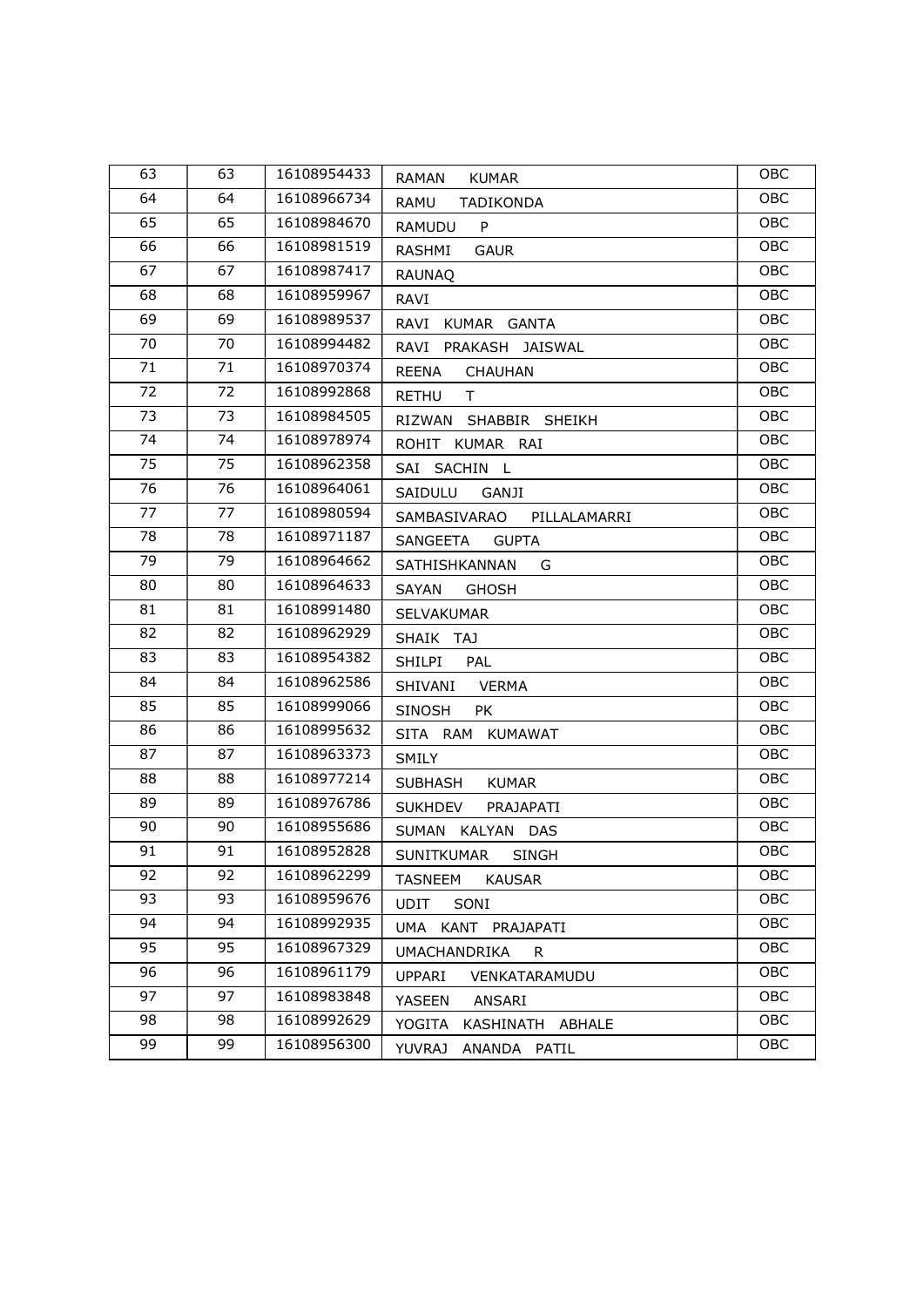### 6. Criteria adopted for short listing:

EQ-A + EQ-B rising experience from 03 years to 04 years or more.

# 7. Modalities adopted:-

i) PS has been done on the basis of information filled up by the candidates in the applications submitted online.

- (ii) Incomplete Category:
	- (a) Applications of candidates who have not uploaded/submitted their ECs which claim in their online applications.
	- (b)Uploaded/submitted their ECs for a period of less than requirement fixed as per criteria.
	- (c) ECs without date and nature of duties.
	- (d) Educational qualifications have not indicated.

iii) Office Orders/ transfer and posting order/offers of appointment/ resignation letter/ joining report /Pay Slips/ have not been considered as experience certificate.

iv) Since as per decision of the commission no candidate is to be called provisionally; the applications which are not supported by Experience certificates have been rejected.

v) DQ has been invoked to the extent of Ph.D degree in agriculture or Ph.D in Chemistry without insisting on Research work on Pesticides related subjects, as none of the Ph.D degree submitted by the candidates talks about analysis of Pesticides.

vi) Experience in teaching have not been considered.

 vii) M.Sc. in Chemistry with a subject either Organic or Analytical Chemistry has been considered. Master degree Agrochemical & Pest Management, Physical Organic Chemistry Agricultural Chemicals and Agricultural Chemistry also been considered.

 viii) Some of the candidates can be rejected under more than one category. They have been rejected under the category considered as most appropriate.

ix) Modalities are decided on case to case basis.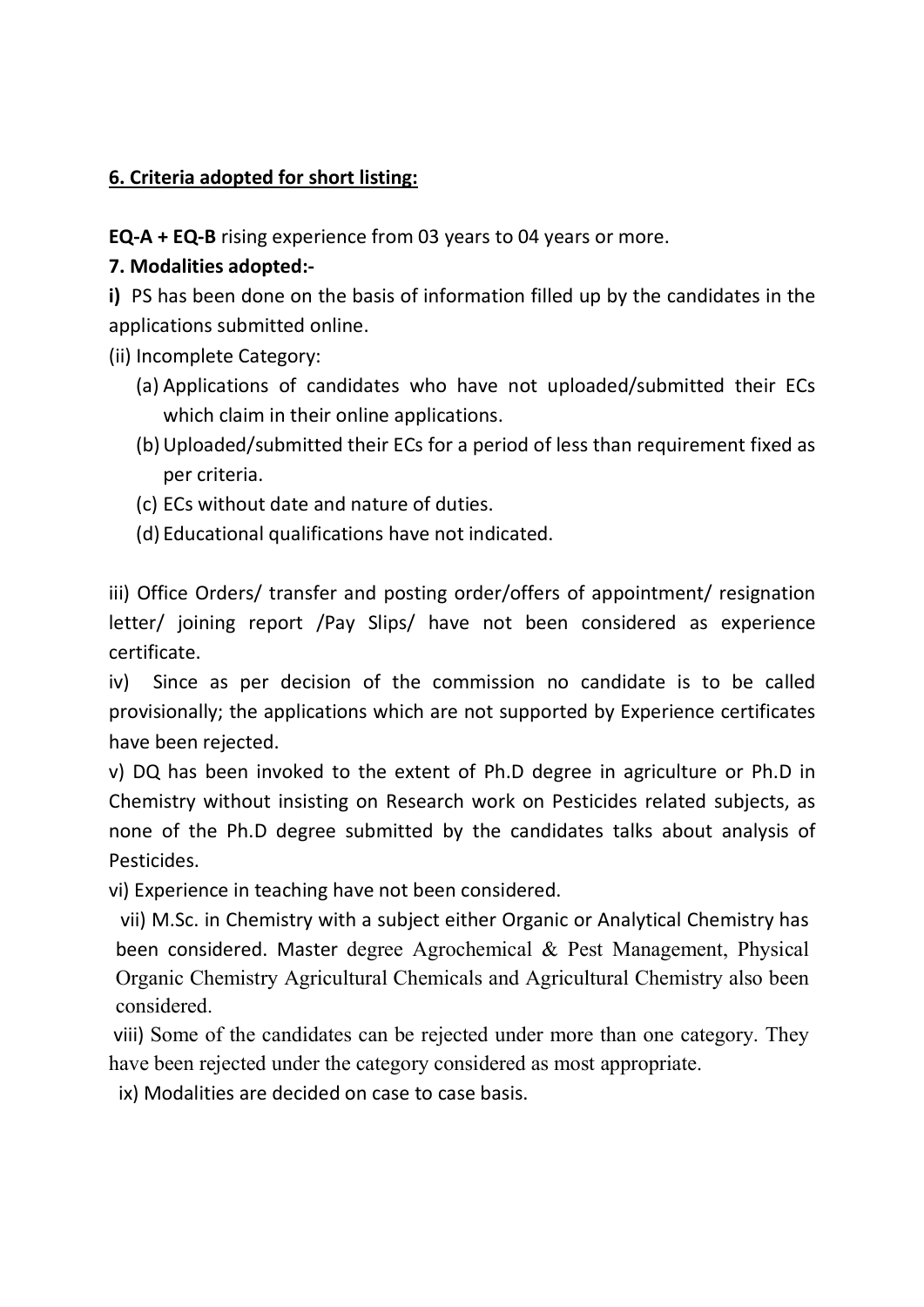| 8. Short listed candidates to be called:-                               |           |             |                |    |    |    |    |    |    |    |    |                 |
|-------------------------------------------------------------------------|-----------|-------------|----------------|----|----|----|----|----|----|----|----|-----------------|
| Roll No.                                                                | 04        | 07          | 19             | 34 | 39 | 41 | 51 | 52 | 55 | 61 | 67 | 81              |
| $85*$<br>$94*$                                                          |           |             |                |    |    |    |    |    |    |    |    |                 |
| (*Subject to production of recent age relaxation certificate)           |           |             |                |    |    |    |    |    |    |    |    |                 |
|                                                                         |           |             |                |    |    |    |    |    |    |    |    | (14 Candidates) |
| 9. Candidates are not short listed/rejected.                            |           |             |                |    |    |    |    |    |    |    |    |                 |
| LEQ-A                                                                   |           | Roll No.    |                | 08 |    | 73 |    |    |    |    |    | (2 Candidates)  |
| LEQ-B                                                                   |           |             |                |    |    |    |    |    |    |    |    |                 |
| Roll No.                                                                | 01        | 02          | 0 <sub>3</sub> | 05 | 06 | 10 | 11 | 12 | 13 | 14 | 16 | 17              |
| 18                                                                      | <b>20</b> | 21          | 22             | 23 | 24 | 25 | 27 | 28 | 29 | 30 | 31 | 32              |
| 33                                                                      | 35        | 36          | 37             | 38 | 40 | 42 | 43 | 44 | 45 | 46 | 47 | 49              |
| 50                                                                      | 53        | 56          | 57             | 58 | 59 | 62 | 64 | 65 | 66 | 69 | 70 | 71              |
| 72                                                                      | 74        | 75          | 76             | 77 | 78 | 79 | 82 | 83 | 84 | 87 | 88 | 90              |
| 91                                                                      | 93        | 95          | 96             | 97 | 98 |    |    |    |    |    |    |                 |
| (Experience of all the above applicants are not in Relevant as per RRs. |           |             |                |    |    |    |    |    |    |    |    |                 |
|                                                                         |           |             |                |    |    |    |    |    |    |    |    | (70 Candidates) |
| <b>BCA</b>                                                              |           | Roll No. 89 |                |    |    |    |    |    |    |    |    | (1 Candidate)   |

| Incomplete Roll No. 26 |  | (1 Candidate) |
|------------------------|--|---------------|

10. Legends:

LEQ -A: Lacking Educational Qualification A. LEQ -B: Lacking Educational Qualification B. BCA: Better Candidates Available.

# Essential Qualifications:

A. Educational:

 M.Sc. in Agricultural Chemistry or M.Sc. in Chemistry with specialization either in Organic Chemistry or Analytical Chemistry from a recognized University or Institution